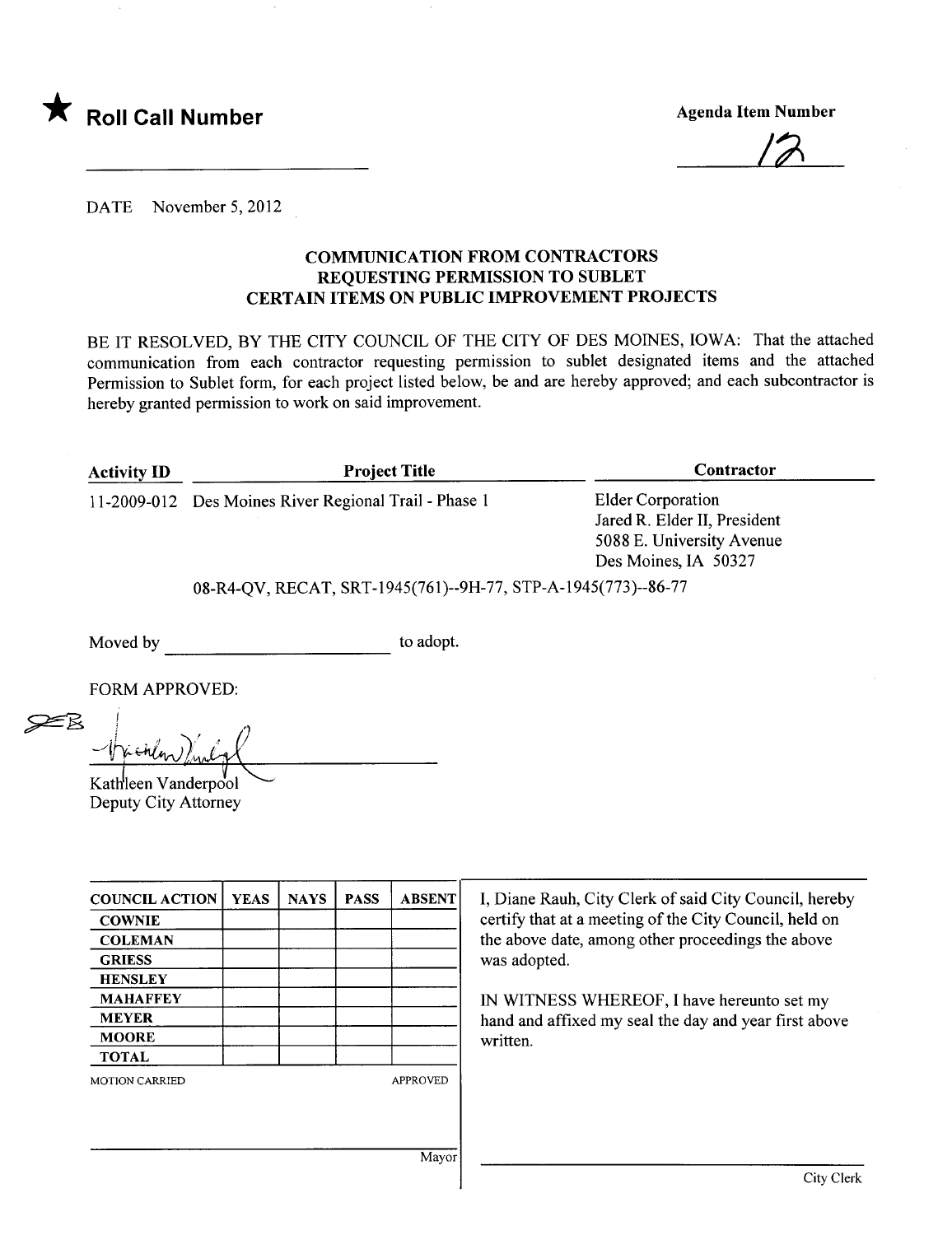#### SUBCONTRACT REQUEST AND APPROVAL

Contractor: ELDER CORP. Contractor Identification Number: EL045 (Number used on employers qrtly Federal Tax Return U. S. Treasury Dept. Form 941) Letting Date: 01-18-12 County: POLK Contract 10 No.: 77-1945-773 Bid Order: 157

- - - - --- -- - -- - -- -- --- -- - -- - - - - - --- - - - -- - - - ----- ---- -- - - -- - -- -- - --- - - - -- -- - -- -- - --

Number of subcontractors: 10

Total Contract Amount: \$1,364,999.99

Total Subcontractor Amount Entered: 843055.400000

Total Subcontractor % of Contract Entered: 61.762301

- - - - -- - -- - - - - - --- - -- --- -- - --- --- - -- - -- - - ----- - -- - - - - - --- - - - - - - --- - - - - - - - - - - - - ---

| ENGINEERING DEPARTMENT      |
|-----------------------------|
| "ORIGINA <b>L DOCUMENT"</b> |
| (when in red)               |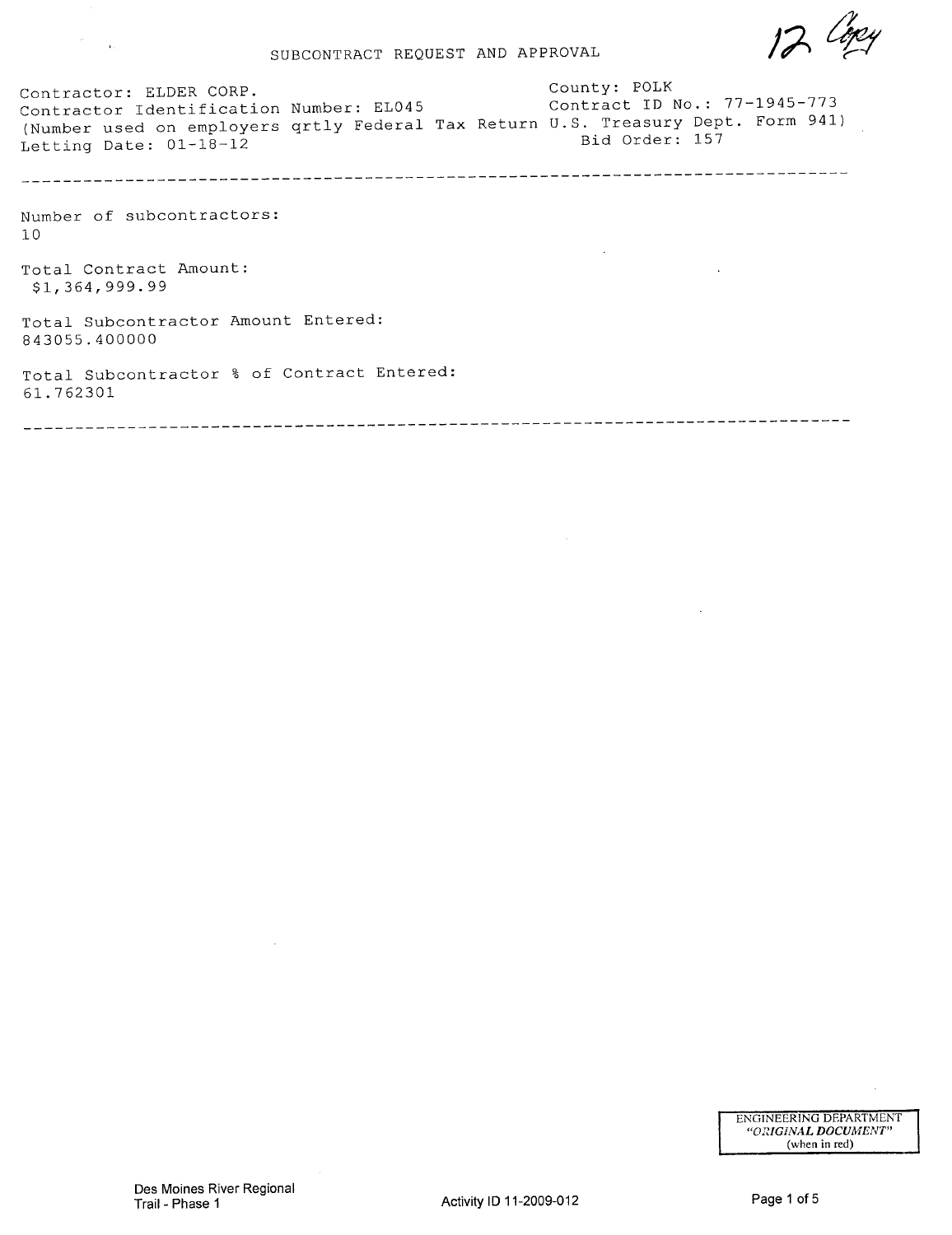SUBCONTRACT REQUEST AND APPROVAL

Contractor: ELDER CORP.<br>Contractor Identification Number: EL045 Contractor Identification Number: EL045 (Number used on employers qrtly Federal Tax Return U.S. Treasury Dept. Form 941) Letting Date: 01-18-12 County: POLK Contract ID No.: 77-1945-773 Bid Order: 157

This is to request that the following subcontractor be approved to perform the work for the items listed below. It is clearly understood by both the prime<br>contractor and the subcontractor that all terms of the prime contract shall contractor and the subcontractor that all terms of the prime concrete shall  $\alpha$  apply. It is also clearly understood that the subcontractor is not a therm party beneficiary of the contract between the prime contractor and the DOT.<br>When this subcontractor is being used to satisfy an established DBE goal, the When this subcontractor is being used to satisfy an established BBE goal, the actual amount to be paid to the DBE is indicated in Column  $\ddots$  . The approval of the DOT is limited to the question of whether the subcontractor is a DBE and shall in no sense be construed as an endorsement of the DBE or an expression of opinion by the DOT on the subcontractor's ability to comply<br>with the contract.

Subcontractor: LEADER CONSTRUCTION COMPANY Subcontractor Number: Lesso (Federal Tax Return U. S. Treasury Dept. Form 941) Address: 1540 THOMPSON AVE. Division of Labor Registration: Y

DES MOINES, IA 50316 Telephone No.: 515/988-8988

The following conditions apply if this is a Federal Aid Contract: 1. The prime contractor is responsible for compliance by the subcontractor with Required Contract Provisions for Federal Aid Contracts, Form FHWA-1273, dated as<br>per contract, relative to projects financed under the Federal Highway Act relative to wages and payrolls, and all terms of the prime contract applicable to the work performed by the subcontractors. A copy of FHWA-1273 shall be attached to the subcontract.

2. The prime contractor is responsible for checking and submitting subcontractor's payrolls at the same time the prime contractor's payrolls are submitted when payment of predetermined wages is required.

3. I do hereby certify that in requesting approval to sublet a portion of this project we have taken affirmative action to seek out and consider disadvantaged business enterprises as potential subcontractors and/or material suppliers.

| Line<br>No. | Item Description                                                                                                                                                                                                                                                                 | Ouantity                                                   | Unit<br>Price                                                                                                                       | "A"                                                                                                                                                      | \$ Amount                                                                                                                                                | Partial<br>Item |
|-------------|----------------------------------------------------------------------------------------------------------------------------------------------------------------------------------------------------------------------------------------------------------------------------------|------------------------------------------------------------|-------------------------------------------------------------------------------------------------------------------------------------|----------------------------------------------------------------------------------------------------------------------------------------------------------|----------------------------------------------------------------------------------------------------------------------------------------------------------|-----------------|
|             | 0060 PATCH, FULL-DEPTH RE<br>0070 PATCH BY COUNT (REPA<br>0120 STRUCT CONC (MISCELL<br>0360 SIDEWALK, PCC, 6"<br>0370 DETECTABLE WARNING<br>0380 CURB+GUTTER, PCC, 2.<br>0390 CURB, SPECIAL<br>0400 CURB, DOWELLED PCC<br>0410 DRIVEWAY, PCC, 7"<br>ORNAME<br>0640 ('EACH' ITEM) | 144.000<br>106.000<br>183.700<br>52.000<br>8.000<br>10.100 | 34.700 \$270.00000 \$4,337.500<br>3.000 \$163.00000 \$450.00000<br>23.300 \$940.00000 \$3,922.000<br>12.000 \$1,500.000 \$4,380.000 | \$51.00000 \$7,200.000<br>\$35.50000 \$3,710.000<br>\$30.50000 \$5,511.000<br>\$25.50000 \$1,300.000<br>\$20.50000 \$160.00000<br>\$51.00000 \$505.00000 | \$9,369.00 Y<br>\$489.00 Y<br>\$21,902.00 Y<br>\$7,344.00 Y<br>\$3,763.00 Y<br>\$5,602.85 Y<br>\$1,326.00 Y<br>\$164.00 Y<br>\$515.10 Y<br>\$18,000.00 Y |                 |

Page: 1

ENCINEERING DEPARTMENT "C RIGINAL DOCUMENT" (when in red)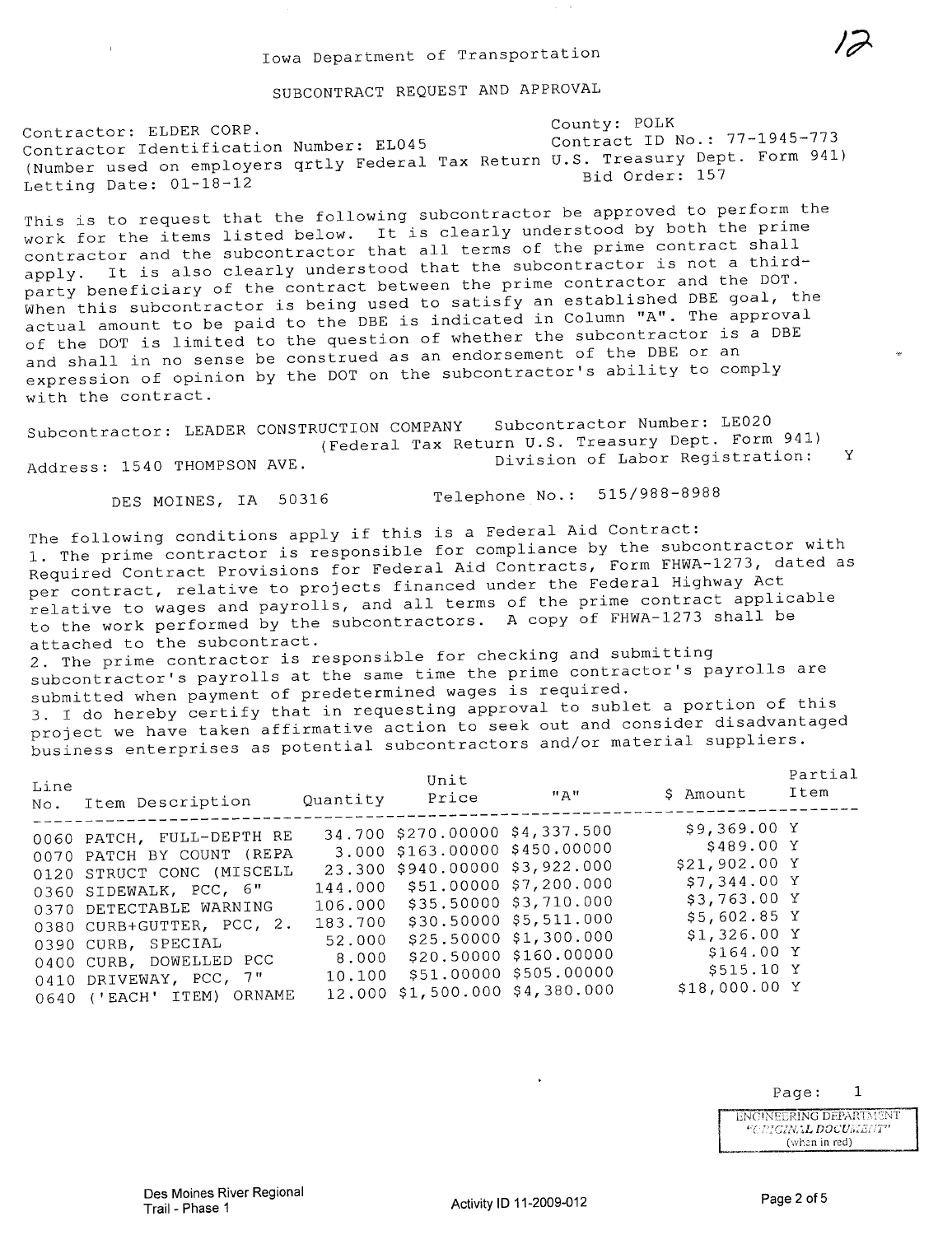# Iowa Department of Transportation

 $\overline{\phantom{a}}$ 

# SUBCONTRACT REQUEST AND APPROVAL

| Signature (Prime Contractor)                                                                                                                                                                                                                                                                                                 | Totals: | $$31,475.50$ (a) | \$68,474.95                  |
|------------------------------------------------------------------------------------------------------------------------------------------------------------------------------------------------------------------------------------------------------------------------------------------------------------------------------|---------|------------------|------------------------------|
| Contract Amount (b)                                                                                                                                                                                                                                                                                                          |         |                  | Pct. Sublet<br>$(a/b) * 100$ |
| \$1,364,999.99                                                                                                                                                                                                                                                                                                               |         |                  | 5.01648                      |
| Article 1108.01 of the Standard Specifications requires the contractor to submit<br>"Subcontract Request and Approval" to the Contracting Authority with the signed<br>contract. Any additional subcontractor requests or changes after the contract<br>has been signed should be submitted to the Project Engineer with the |         |                  |                              |

justification as required by the Iowa Code.

Structural Concrete (Miscellaneous), Item Number 0120, work transferred from Herberger Construction Co. to Leader Construction Company in the amount of \$21 ,902.00.

 $\hat{\mathbf{r}}$ 

| <b>ENGINEERING DEPARTMENT</b> |
|-------------------------------|
| "ORIGINAL DOCUMERT"           |
| (when in red)                 |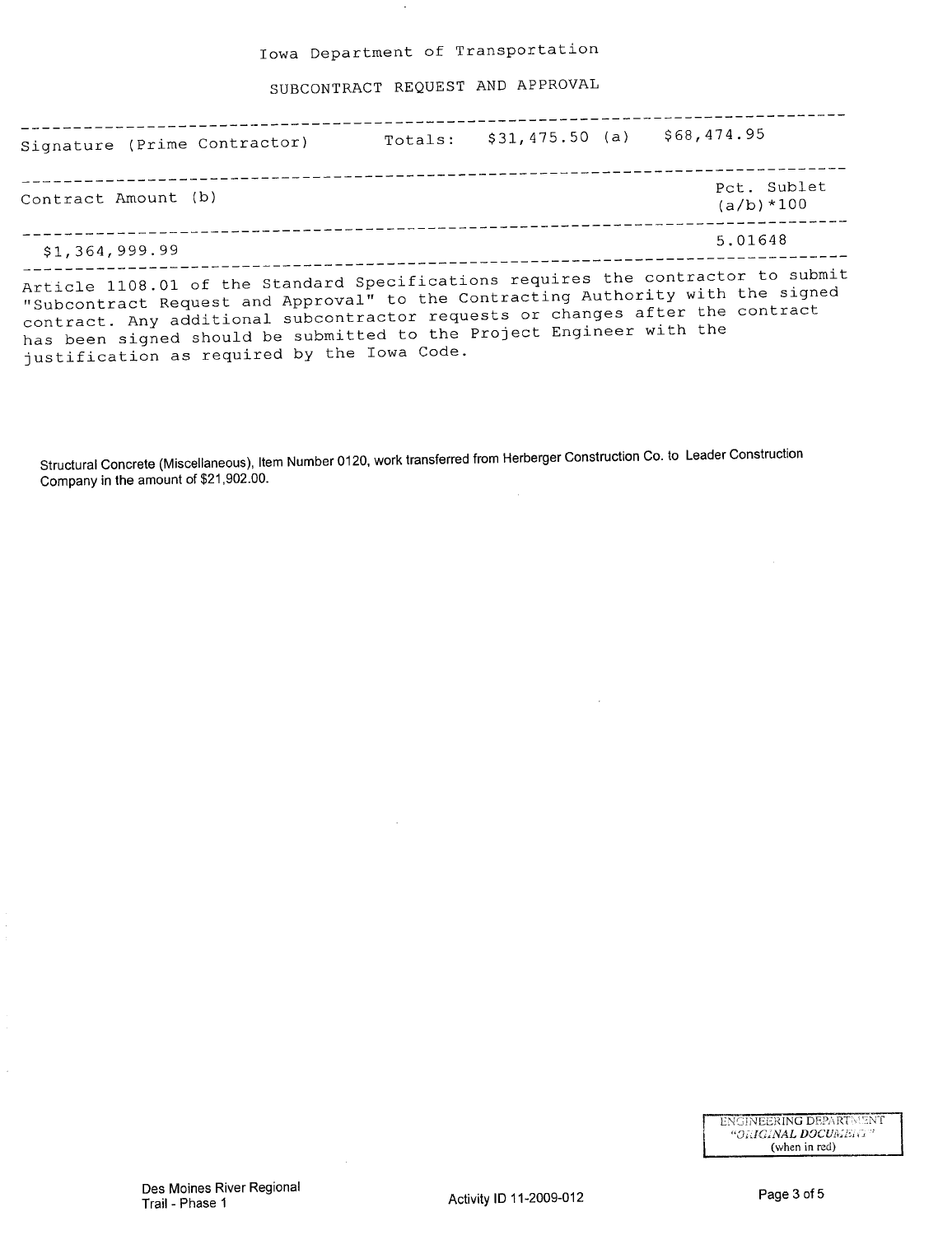Contractor: ELDER CORP.<br>Contractor Identification Number: EL045 (Number used on employers qrtly Federal Tax Return U. S. Treasury Dept. Form 941) Letting Date: 01-18-12 County: POLK Contract 10 No.: 77-1945-773 Bid Order: 157 i~

This is to request that the following subcontractor be approved to perform the work for the items listed below. It is clearly understood by both the prime contractor and the subcontractor that aii terms of the prime contract shall apply. It is also clearly understood that the subcontractor is not a thirdparty beneficiary of the contract between the prime contractor and the DOT. When this subcontractor is being used to satisfy an established DBE goal, the actual amount to be paid to the DBE is indicated in Column "A". The approval of the DOT is limited to the question of whether the subcontractor is a DBE and shall in no sense be construed as an endorsement of the DBE or an expression of opinion by the DOT on the subcontractor's ability to comply with the contract.

Subcontractor: HERBERGER CONSTRUCTION CO., Subcontractor Number: HE420 (Federal Tax Return U.S. Treasury Dept. Form 941)<br>Division of Labor Registration: Address: 2508 WEST 2ND AVENU<br>
P.O. BOX 326 INDIANOLA, IA 50125-0000 Telephone No.: 515/961-5564

The following conditions apply if this is a Federal Aid Contract: 1. The prime contractor is responsible for compliance by the subcontractor with Required Contract Provisions for Federal Aid Contracts, Form FHWA-1273, dated as per contract, relative to projects financed under the Federal Highway Act relative to wages and payrolls, and all terms of the prime contract applicable to the work performed by the subcontractors. A copy of FHWA-1273 shall be attached to the subcontract.

2. The prime contractor is responsible for checking and submitting subcontractor's payrolls at the same time the prime contractor's payrolls are submitted when payment of predetermined wages is required. 3. I do hereby certify that in requesting approval to sublet a portion of this

project we have taken affirmative action to seek out and consider disadvantaged business enterprises as potential subcontractors and/or material suppliers.

| Line | No. Item Description                                                             | Quantity           | Unit<br>Price                               | "A"                                 | \$ Amount                                     | Partial<br>Item |
|------|----------------------------------------------------------------------------------|--------------------|---------------------------------------------|-------------------------------------|-----------------------------------------------|-----------------|
|      | 0130 REINFORC STEEL<br>0140 MISC HARDWARE<br>0150 TREATED TIMBER+LUMBE           | 260,000<br>993.000 | \$4,10000<br>\$6,65000<br>5.200 \$5,600.000 | \$0.00000<br>\$0.00000<br>\$0.00000 | \$1,066.00 N<br>\$6,603.45 N<br>\$29,120.00 N |                 |
|      | Signature (Prime Contractor)                                                     |                    | Totals:                                     | \$0.00(a)                           | \$36,789.45                                   |                 |
|      | Contract Amount (b)                                                              |                    |                                             |                                     | $(a/b) * 100$                                 | Pct. Sublet     |
|      | \$1,364,999.99                                                                   |                    |                                             |                                     | 2.69519                                       |                 |
|      | Article 1108.01 of the Standard Specifications requires the contractor to submit |                    |                                             |                                     |                                               |                 |

"Subcontract Request and Approval" to the Contracting Authority with the signed contract. Any additional subcontractor requests or changes after the contract has been signed should be submitted to the Project Engineer with the justification as required by the Iowa Code.

Structural Concrete (Miscellaneous), Item Number 0120, work transferred from Herberger Construction Co. to Leader Construction Company in the amount of \$21,902.00.

ENGINEERING DEPARTMENT "ORIGINA**L DOCUMENT**" (when in red)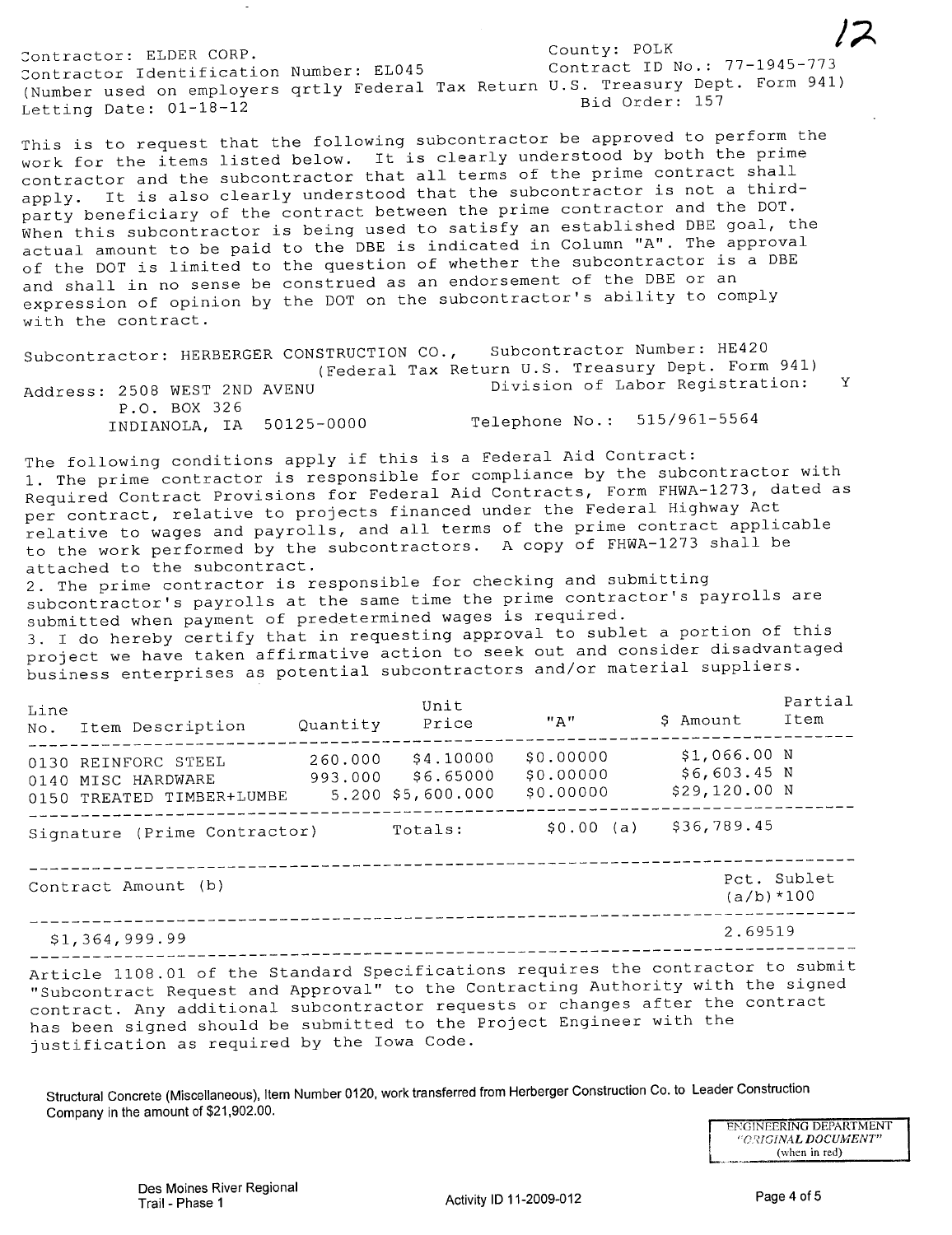Contractor: ELDER CORP. Contractor Identification Number: EL045 (Number used on employers qrtly Federal Tax Return U. S. Treasury Dept. Form 941) Letting Date: 01-18-12 County: POLK Contract 10 No.: 77-1945-773 Bid Order: 157

This is to request that the following subcontractor be approved to perform the work for the items listed below. It is clearly understood by both the prime contractor and the subcontractor that all terms of the prime contract shall apply. It is also clearly understood that the subcontractor is not a thirdparty beneficiary of the contract between the prime contractor and the DOT. When this subcontractor is being used to satisfy an established DBE goal, the actual amount to be paid to the DBE is indicated in Column "A". The approval of the DOT is limited to the question of whether the subcontractor is a DBE and shall in no sense be construed as an endorsement of the DBE or an expression of opinion by the DOT on the subcontractor's ability to comply with the contract.

Subcontractor: Beemer Landscaping and Prope Subcontractor Number: BE141<br>(Federal Tax Return U.S. Treasury Dept. Form 941) Rddress: 401 Summer Street Division of Labor Registration: Y

Polk City, IA 50226 Telephone No.: 515-450-2888

The following conditions apply if this is a Federal Aid Contract: 1. The prime contractor is responsible for compliance by the subcontractor with Required Contract Provisions for Federal Aid Contracts, Form FHWA-1273, dated as per contract, relative to projects financed under the Federal Highway Act relative to wages and payrolls, and all terms of the prime contract applicable to the work performed by the subcontractors. A copy of FHWA-1273 shall be attached to the subcontract.

2. The prime contractor is responsible for checking and submitting subcontractor's payrolls at the same time the prime contractor's payrolls are submitted when payment of predetermined wages is required.

3. I do hereby certify that in requesting approval to sublet a portion of this project we have taken affirmative action to seek out and consider disadvantaged business enterprises as potential subcontractors and/or material suppliers.

| Line<br>No. | Item Description                                                                                   | Quantity | Unit<br>Price                           | "A"                                 | \$ Amount                                    | Partial<br>Item |
|-------------|----------------------------------------------------------------------------------------------------|----------|-----------------------------------------|-------------------------------------|----------------------------------------------|-----------------|
|             | 0120 STRUCT CONC (MISCELL<br>0250 SEGMENTAL BLOCK RETA 1,245.60 \$41.00000<br>0270 FLOWABLE MORTAR |          | 23,300 \$940.00000<br>1.400 \$360.00000 | \$0.00000<br>\$0.00000<br>\$0.00000 | \$21,902.00 Y<br>\$51,069.60 N<br>\$504.00 N |                 |
|             | Signature (Prime Contractor)                                                                       |          | Totals:                                 | \$0.00(a)                           | \$73,475.60                                  |                 |
|             | Contract Amount (b)                                                                                |          |                                         |                                     | Pct. Sublet<br>$(a/b)*100$                   |                 |
|             | \$1,364,999.99                                                                                     |          |                                         |                                     | 5.38282                                      |                 |

Article 1108.01 of the Standard Specifications requires the contractor to submit "Subcontract Request and Approval" to the Contracting Authority with the signed contract. Any additional subcontractor requests or changes after the contract has been signed should be submitted to the Project Engineer with the justification as required by the Iowa Code.

> *NEERING DEPARTMENT* . **...; GINAL DOCUMENT"** (when in red)